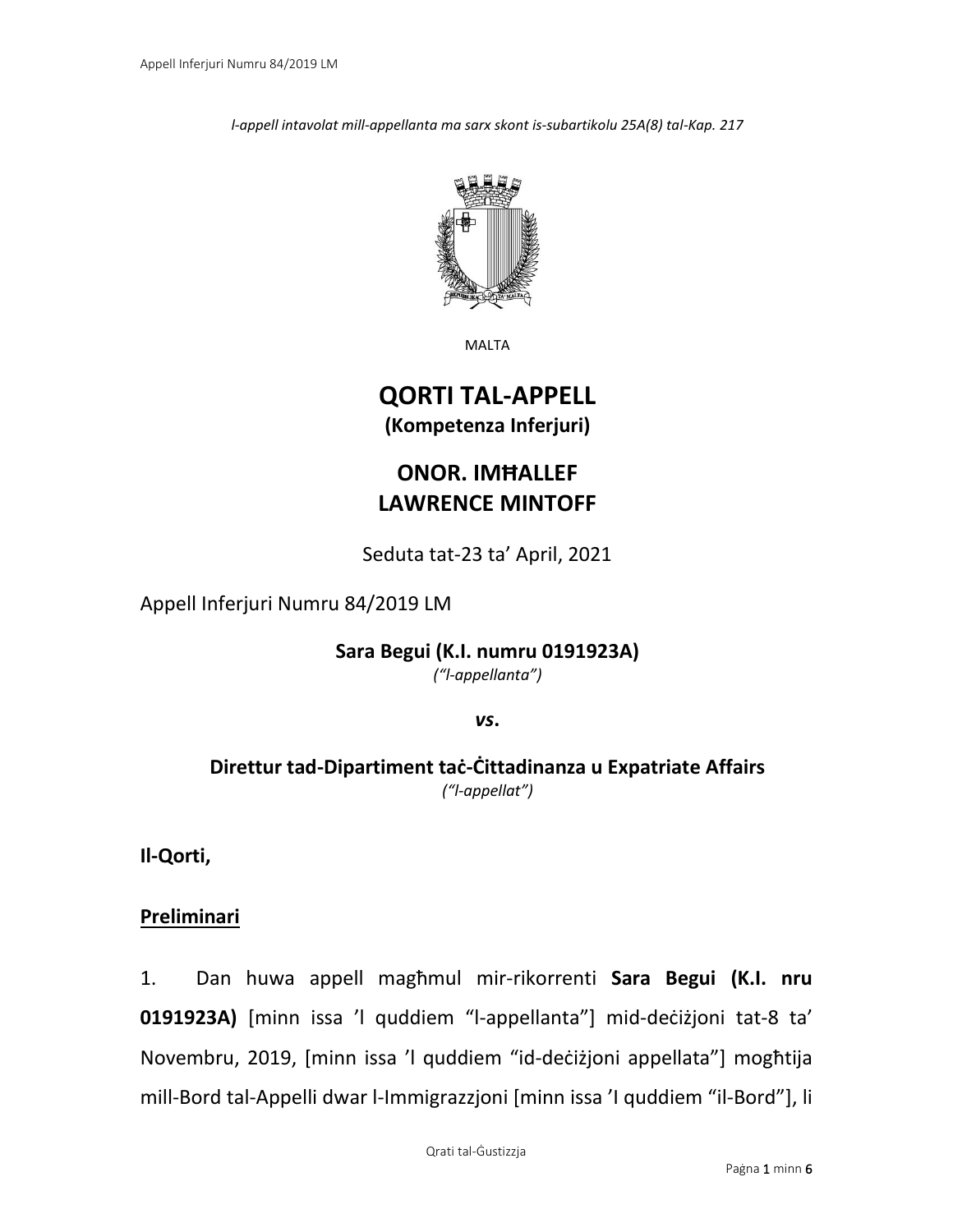permezz tagħha ddeċieda li jiċħad l-appell tagħha fil-konfront tal-appellat **Direttur tad-Dipartiment taċ-Ċittadinanza u** *Expatriate Affairs* [minn issa 'l quddiem "id-Direttur appellat"], u dan għar-raġunijiet hemm imfissra.

# **Fatti**

2. Il-fatti tal-appell odjern jirrigwardaw l-applikazzjoni li l-appellanta ppreżentat lill-appellat fil-31 ta' Jannar, 2019 sabiex tingħata permess ta' residenza<sup>1</sup> hawn Malta bħala mart Salim Mesioughi<sup>2</sup>, liema applikazzjoni ġiet miċħuda mid-Direttur appellat fit-3 ta' April, 2019 stante li żewġha ma kienx jissodisfa l-kriterji tad-dħul applikabbli.

# **Mertu**

3. L-appellanti istitwiet proċeduri quddiem il-Bord fis-26 ta' April, 2019, fejn filwaqt li ppremettiet li hija kienet tirrisjedi flimkien ma' żewġha hawn Malta fl-indirizz *Maisonette 52,* Triq is-Sebħ, Mġarr, iddikjarat li hija kienet qiegħda tappella mid-deċiżjoni tad-Direttur appellat. Spjegat li fis-sena 2019 il-prinċipal tar-raġel tagħha kien żied il-paga tiegħu u ppreżentat diversi dokumenti sabiex issostni dak li kienet qiegħda tgħid.

# **Id-deċiżjoni appellata**

4. Il-Bord ċaħad l-appell għar-raġunijiet li huwa fisser kif ġej:

<sup>1</sup> Ara Dok. B *a fol.* 8 kopja riċevuta tal-applikazzjoni tagħha.

<sup>2</sup> Ara Dok. A *a fol.* 7 kopja ċertifikat taż-żwieġ.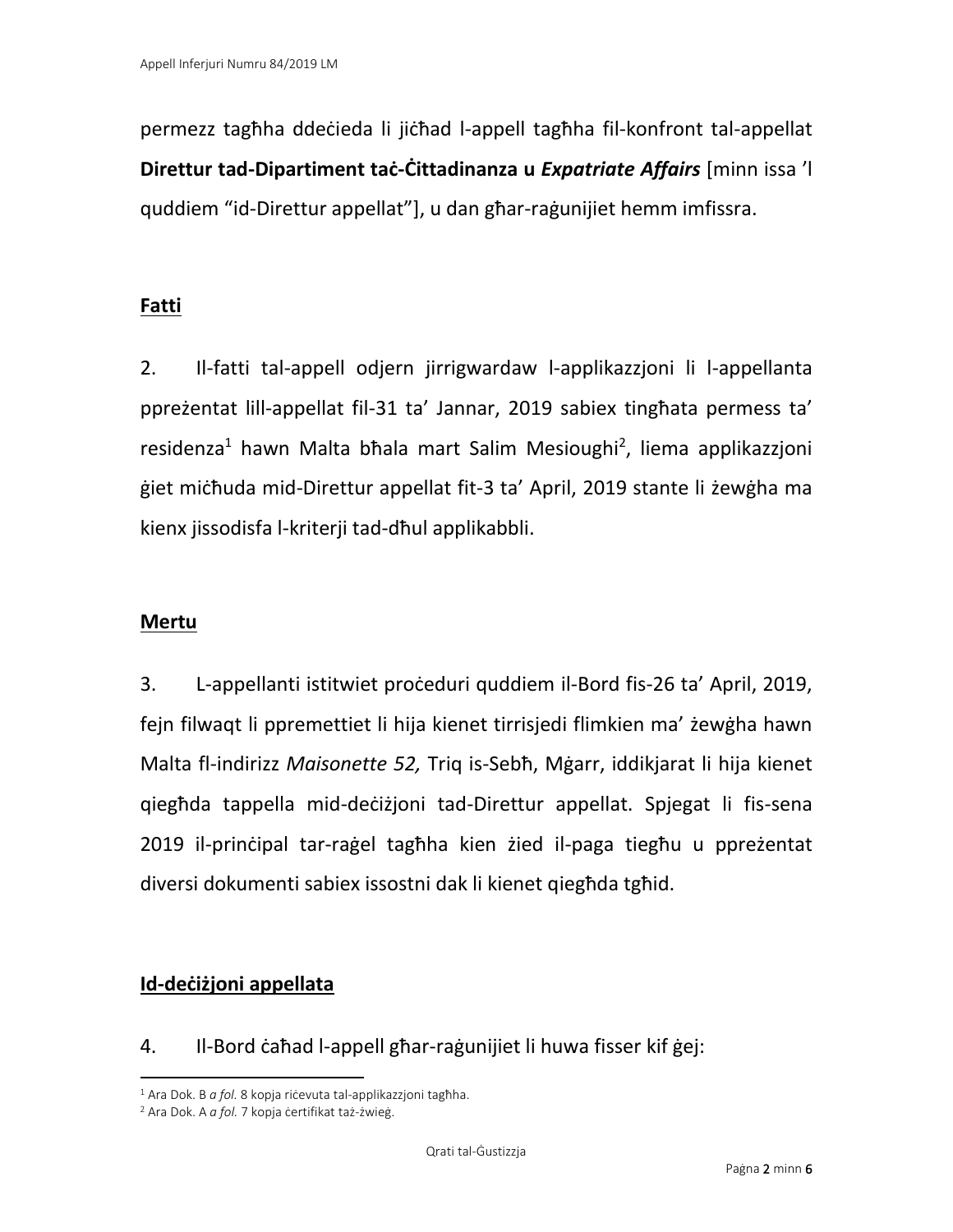#### *"Submissions filed and evidence produced*

*The Board observed that when the appeal was filed, the receipt issued instructed the parties to submit any further documentation within fifteen days. At the outset, the Board declares that although it is not legally bound to hold sittings, Art. 3(2) of the Administrative Justice Act (Cap. 490 of the Laws of Malta) stipulates that amongst the principle which this Board, amongst other bodies, is bound to uphold, is the principle of equality of arms. By affording both sides equal time to file all submissions and by not refusing to receive any submissions even after such timeframe has elapsed, the Board is doing justice to the cardinal principle of equality of arms.*

*At the outset, the Board observed that although Identity Malta had several months to file submissions, it filed no submissions to precisely explain the discrepancies it observed.*

*The Board refers to the decision of the Administrative Review Tribunal in the case Gary Mifsud vs. Il-Kummissarju tal-Pulizija, handed down on 8th October 2018. In that decision, the Tribunal stated:*

"Illi l-motivazzjoni wara deċiżjoni amministrattiva hija essenzjali, anke jekk illiġi tkun siekta, sabiex iċ-ċittadin jitpoġġa f'posizzjoni li jifhem ir-raġuni tarrifjut, u jekk iħossu aggravat bl-istess deċiżjoni ikun jista' jintavola appell abbażi tal-istess motivazzjoni."

*The above-quoted judgment states that proper motivation is essential even when the law is silent. It stands to reason that motivation must be intelligible, relevant and well-argued. On the contrary, the Director's decision in this case is not as informative as it should be.*

*In the absence of such information, the Board does not know the income criteria which were used to examine the relative application for renewal. Neither does the Board know the precise amounts mentioned in the payslips, the tax form and the FS3 form which had originally been presented before Identity Malta. As a result, the Board is deprived of the essential facts.*

*The Board read the appellant's appeal. She stated that she is married to Salim Mesioughi (118402A), whose salary was revised by his employer and alleged that her husband held sufficient funds as required by Identity Malta's policies.*

*In support of the appeal, the appellant presented the following documentation:*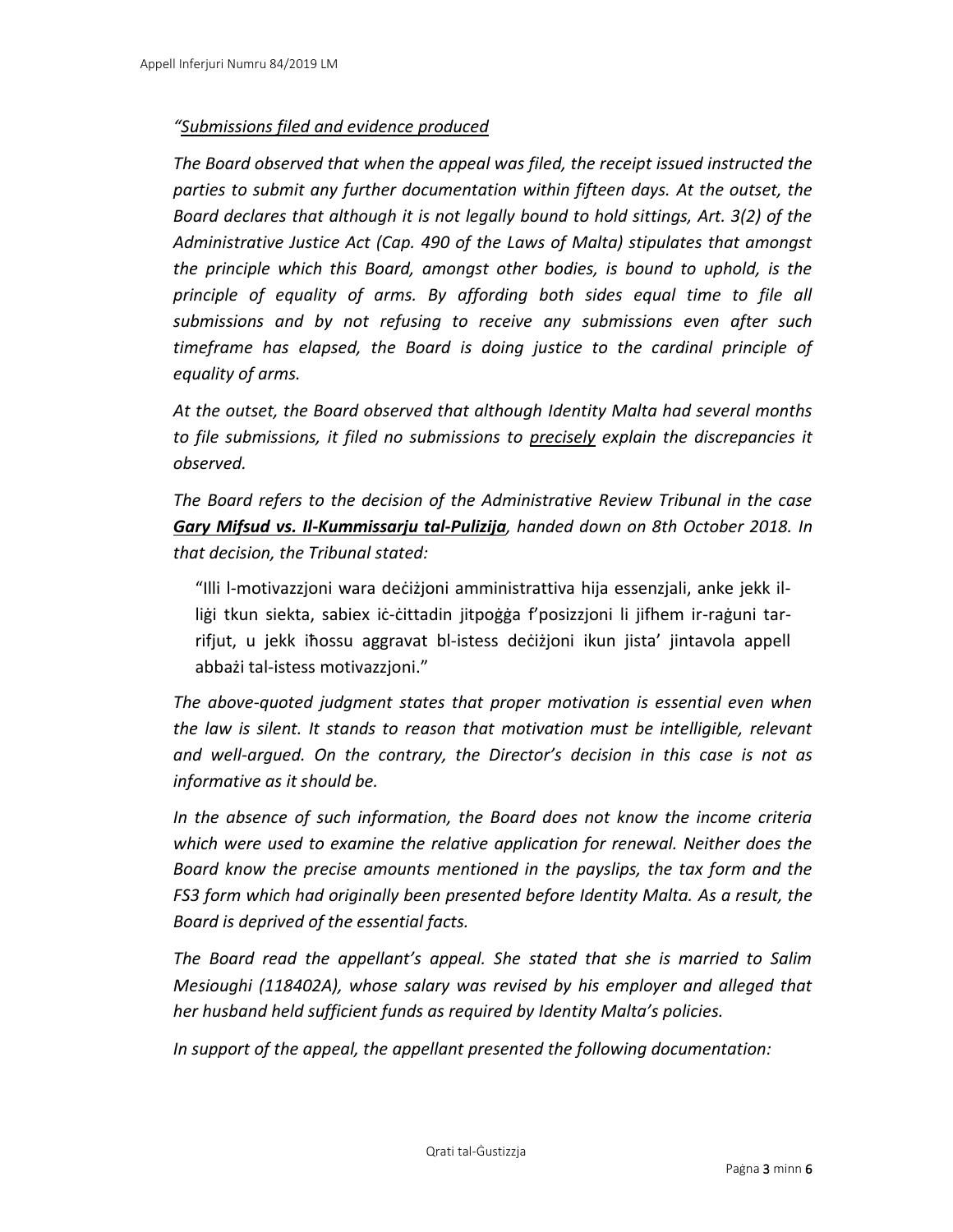- *A copy of a document issued by FNG Supplies Co. Ltd which indicated that the appellant's husband received the following salary:*
	- o *January 2019 - €1,550 (gross salary),*
	- o *February 2019 - €1,550 (gross salary);*
	- o *March 2019 - €1,671.16 (gross salary);*
- *Three payslips for the months of January, February and March 2019 which indicated that the appellant's husband's net salary for January and February 2019 was €1,392.92 (for each month) and that his net salary for March 2019 was €1,497.08;*
- *A document indicating that on a certain date, the amount of €1,850.43 was paid to the Inland Revenue Department by an unknown individual; and*
- *An FS5 form relative to January 2019.*

*The Board observes that the documentation before it provides an incomplete picture of the appellant's husband's financial situation. In order to get a better idea of the facts, it would have been ideal, for example, to present a copy of the husband's contract of employment as well as to declare when the husband took up his present employment. It would have also been useful to present a bank statement.*

*The present case shows that Identity Malta should have provided the Board with more detailed information and that the appellant, on her part, should have also presented a fuller picture. These failures prevented the Board from knowing all the facts. Nonetheless, as the appellant was challenging Identity Malta's decision, it was incumbent upon her, first and foremost, to present more detailed information."*

### **L-Appell**

5. L-appellanta ppreżentat ir-rikors tal-appell tagħha minn din iddeċiżjoni fil-25 ta' Novembru, 2019 fejn talbet lil din il-Qorti sabiex tħassar id-deċiżjoni appellata, u anki id-deċiżjoni tad-Direttur appellat tal-31 ta' Jannar, 2019, filwaqt li tordna lid-Direttur appellat sabiex jerġa' jikkonsidra l-applikazzjoni tagħha u anki jagħti dawk il-provvedimenti opportuni li jidhrulu xierqa. Hija tressaq is-segwenti aggravji: (i) kien hemm nuqqas ta'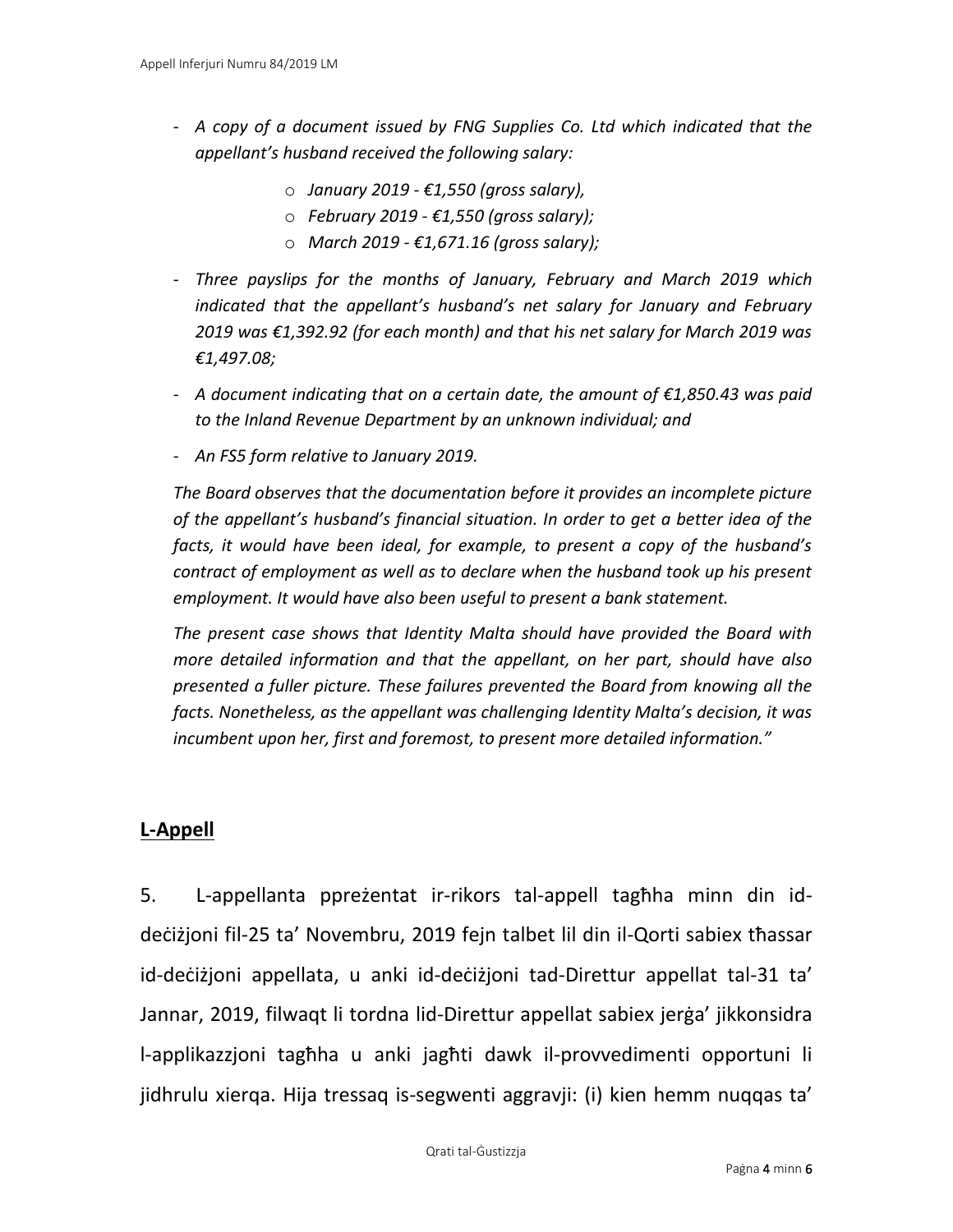motivazzjoni fid-deċiżjoni tad-Direttur appellat stante li ma ngħatatx spjegazzjoni dwar id-diskrepanza li osserva; u (ii) il-Bord għamel konsiderazzjonijiet irrilevanti.

## **Ir-Risposta tal-Appell**

6. Id-Direttur appellat laqa' għar-rikors tagħha billi ssottometta li ddeċiżjoni appellata hija waħda ġusta, u għalhekk timmerita konferma minn din il-Qorti. Preliminarjament jgħid li skont is-subartikolu 25A(8) tal-Kap. 217, m'hemmx appell minn deċiżjoni tal-Bord jekk mhux dwar punt ta' dritt u minn hemm jgħaddi sabiex jagħmel is-sottomissjonijiet tiegħu fil-mertu.

### **Konsiderazzjonijiet ta' din il-Qorti**

7. Qabel ma tikkonsidra l-aggravji mressqa mill-appellanta, din il-Qorti ser tgħaddi sabiex tqis jekk tiswiex l-ewwel sottomissjoni preliminari li tressqet mid-Direttur appellat.

8. Il-Qorti tirrileva li l-ewwel aggravju tal-appellanta huwa fir-rigward tad-deċiżjoni tad-Dipartiment rappreżentat mid-Direttur appellat, fejn issostni li l-motivazzjoni kienet imsejsa fuq l-allegat diskrepanza bejn dokument u ieħor, iżda dan mingħajr ma ngħatat spjegazzjoni ulterjuri dwar tali diskrepanza u anki kif kien ġie stabbilit id-dħul tal-garanti r-raġel tagħha. Il-Qorti tgħid li fl-ewwel aggravju tagħha l-appellanta mhijiex qiegħda tirrileva l-ebda punt ta' dritt li ġie deċiż mill-Bord, iżda minflok qiegħda